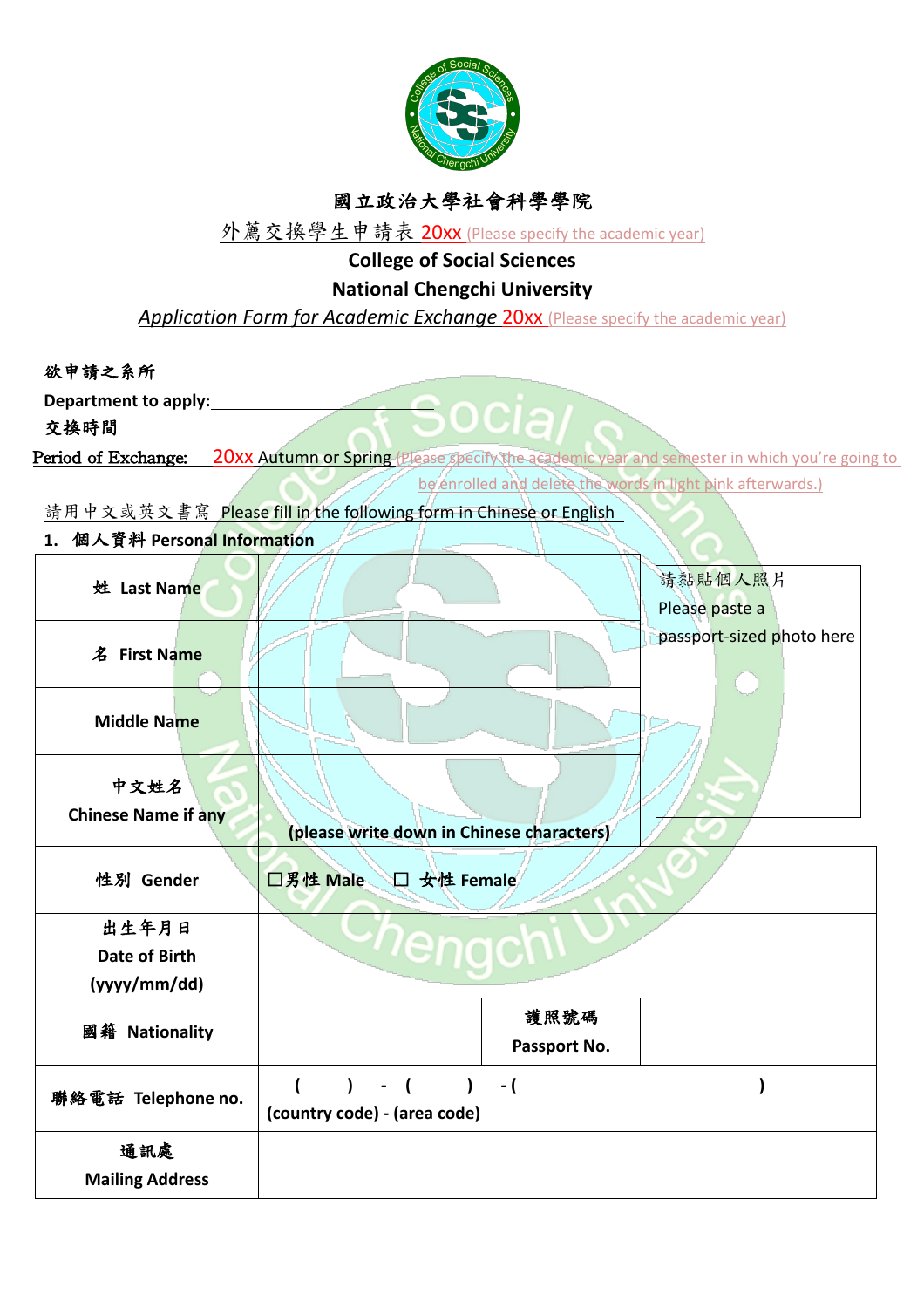**E-mail address**

2. 學歷 **Education** (Please List Bachelor and Above Degree Only)

| 學位<br><b>Degree</b> | 學校名稱/國家<br>Name of School/<br>Country | 主修科目<br><b>Major</b> | 修業期間<br>(From / To) | 畢業與否<br>Graduate (Y / N) |
|---------------------|---------------------------------------|----------------------|---------------------|--------------------------|
|                     |                                       |                      |                     |                          |
|                     |                                       |                      |                     |                          |

### **3.** 社團**/**活動經歷 **Extracurricular Experience at Schools**

| 社團/活動名稱<br>Name of Club/<br><b>Activity</b> | 幹部名稱<br>Title / Position | 工作內容<br><b>Major Responsibilities</b> | 參加期間<br>From / To |
|---------------------------------------------|--------------------------|---------------------------------------|-------------------|
|                                             |                          |                                       |                   |
|                                             |                          |                                       |                   |
|                                             |                          |                                       |                   |

# **4.** 語言能力 **Language Proficiency ( Fluent / Good / Intermediate/ Limited )**

| 語言 Language             | 聽 Listening | <b>說 Speaking</b> | 讀 Reading | 寫<br><b>Writing</b> |
|-------------------------|-------------|-------------------|-----------|---------------------|
| 中文                      |             |                   |           |                     |
| <b>Mandarin Chinese</b> |             |                   |           |                     |
|                         |             |                   |           |                     |
|                         |             |                   |           |                     |
|                         |             |                   |           |                     |
|                         |             |                   |           |                     |
|                         |             |                   |           |                     |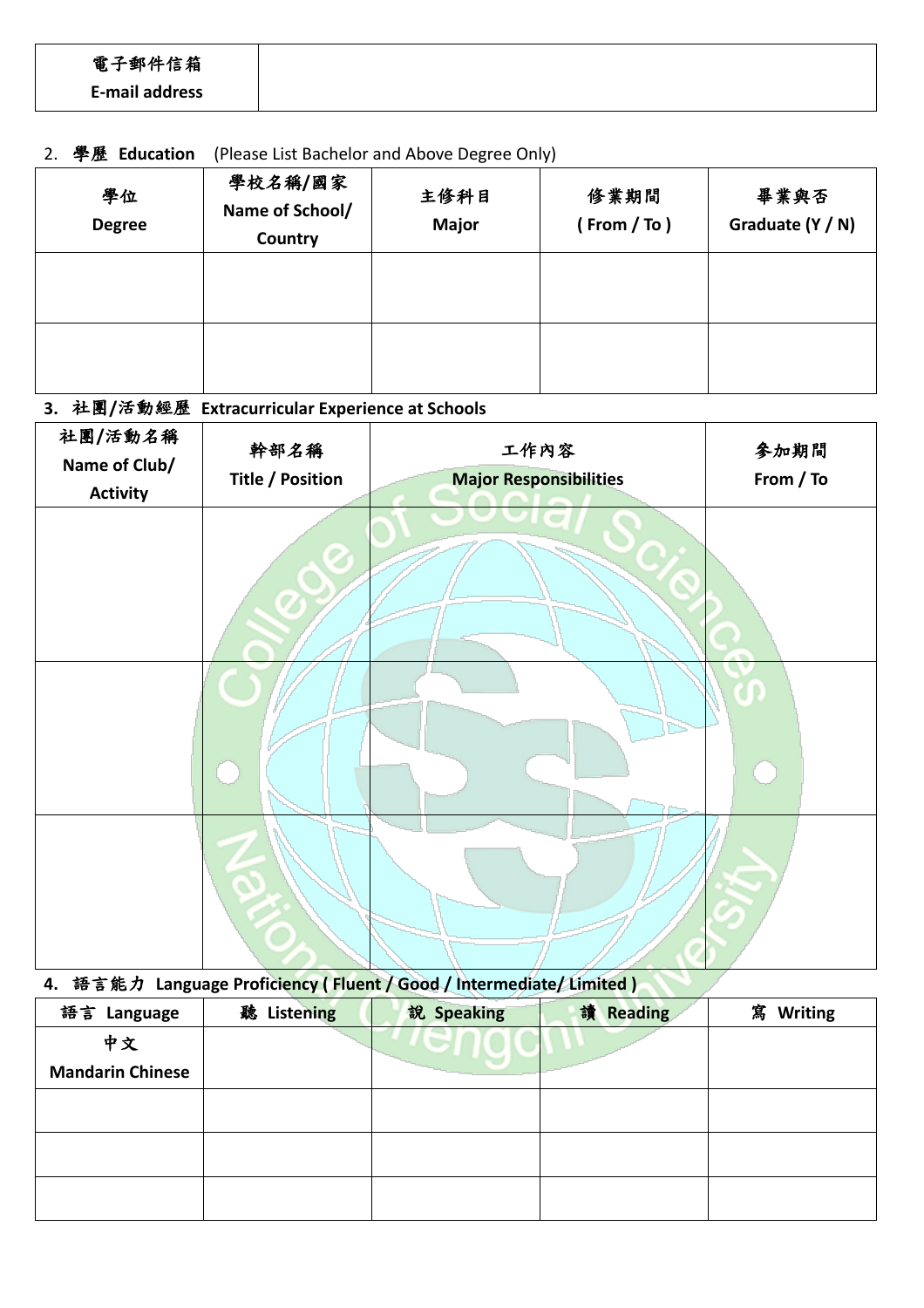

**5.** 研究計畫 **Study Plan/ Research Proposal (in Chinese or English )**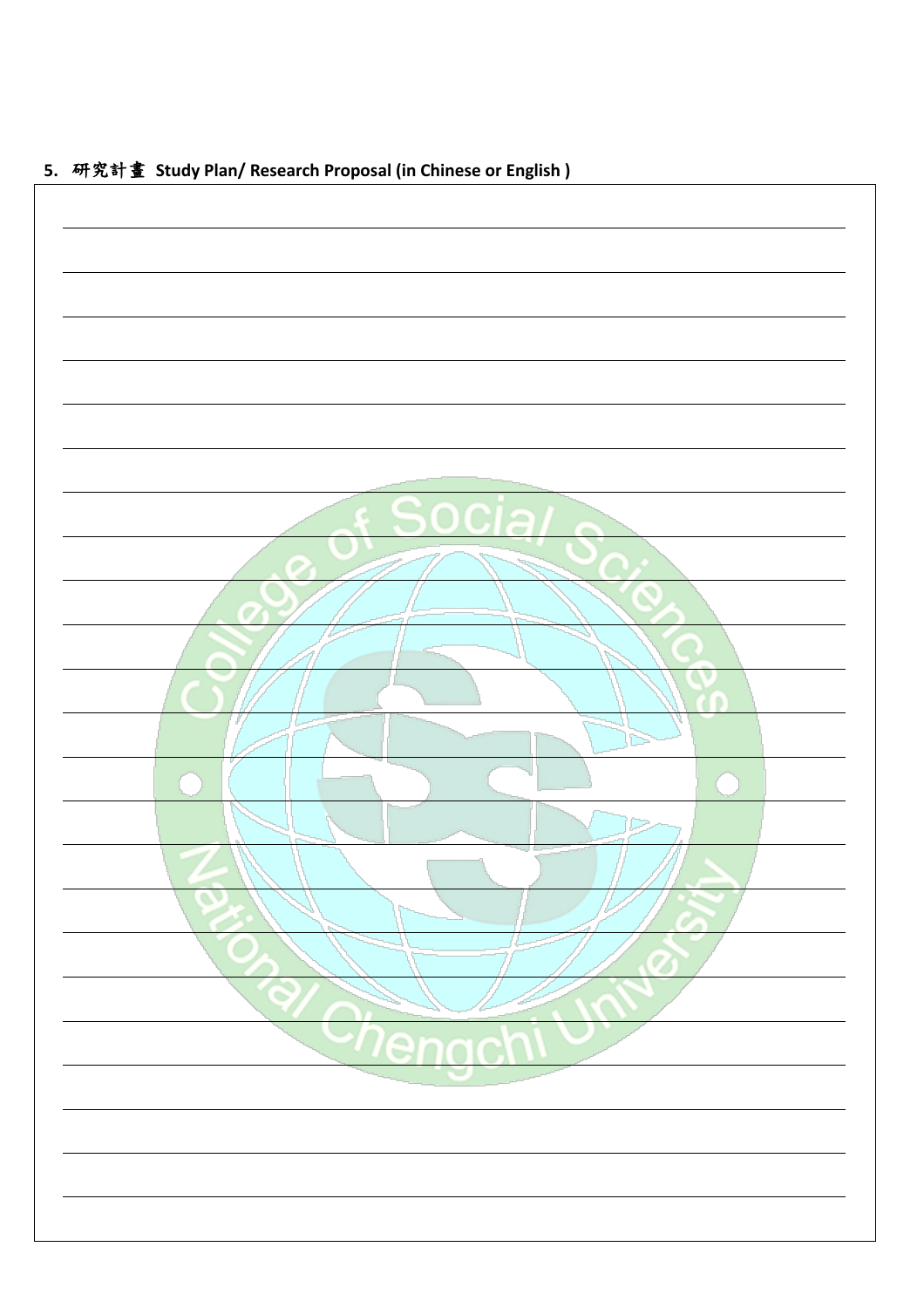